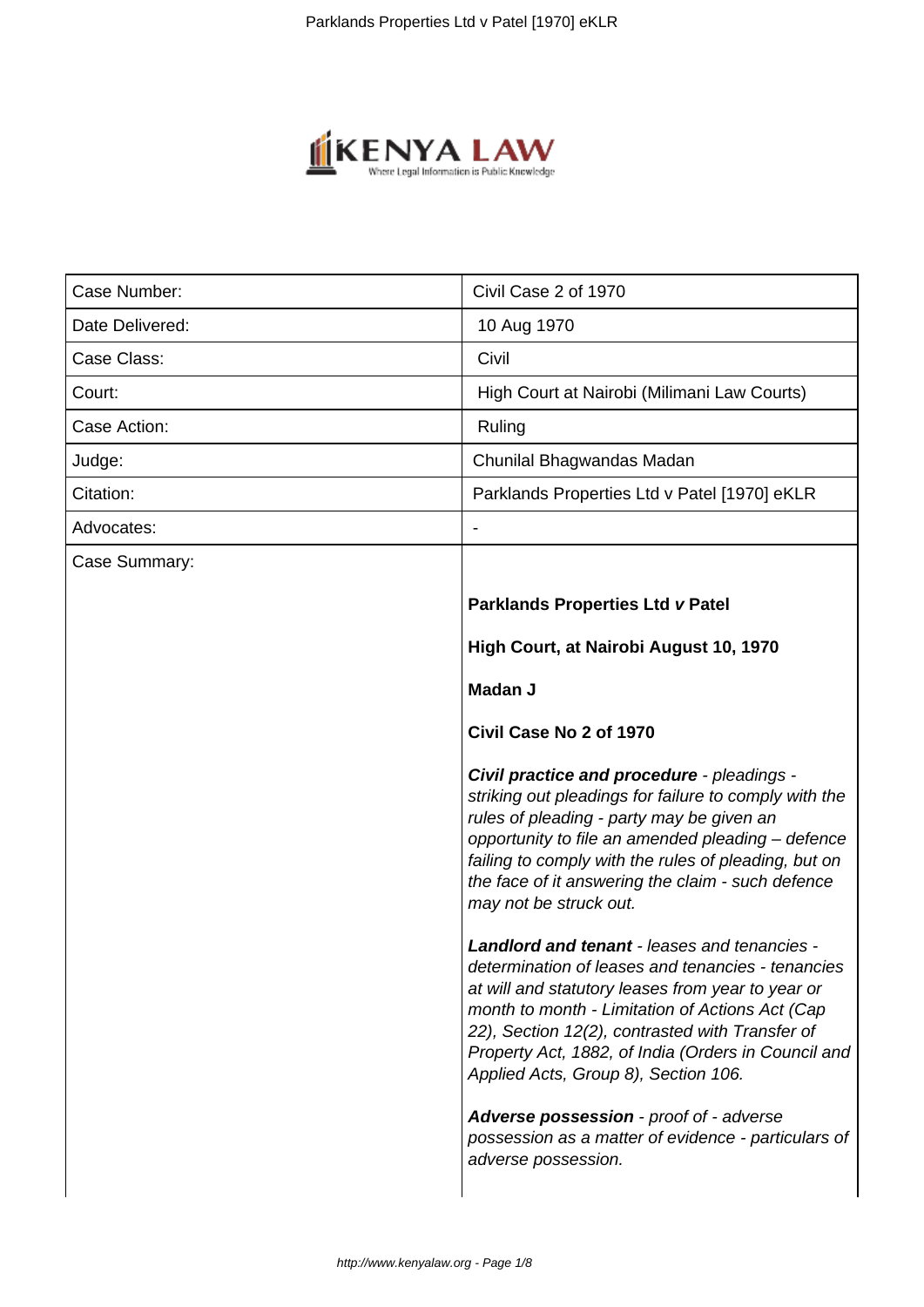The plaintiff filed an action against the defendant for specific performance of an oral agreement for sale of a house, and other reliefs. The defendant filed a defence denying that there was any agreement to purchase, and pleaded that he was in adverse possession of the house. But the defence was evasive and vague and lacked particularity, whereupon the plaintiff applied to have certain parts of the defence connected with the claim to adverse possession struck out on the ground that the defence failed to comply with the rules of pleading and that material facts to support the claim of adverse possession were not pleaded. Leave was given to amend the defence, and an amended defence was filed setting out further and better particulars. The plaintiff contended that the amended defence still failed to disclose an answer to his claim.

#### **Held :**

1. Where a pleading has failed to comply with the rules of pleading (such as where the pleading is evasive, vague and lacking particularity) and the material facts are not pleaded, on an application to have the pleading or parts of it struck out on that ground, the hearing of the application may, in the discretion of the court, be adjourned and the party given leave to file an amended pleading within a time allowed for that purpose in order that a party may not be deprived of any possible claim or defence.

2. Instead of striking out a pleading which offends the rules of pleading it may, in the discretion of the court, be amended in certain circumstances.

3. The issue whether a party's possession of a piece of land is adverse is a matter for evidence, and a decision thereon depends upon whether the party alleging adverse possession successfully establishes the particulars of adverse possession pleaded.

4. The party who justifiably made the application for striking is entitled to the costs of the application if the particulars subsequently pleaded in the amended pleading could and should have been included in the original pleading.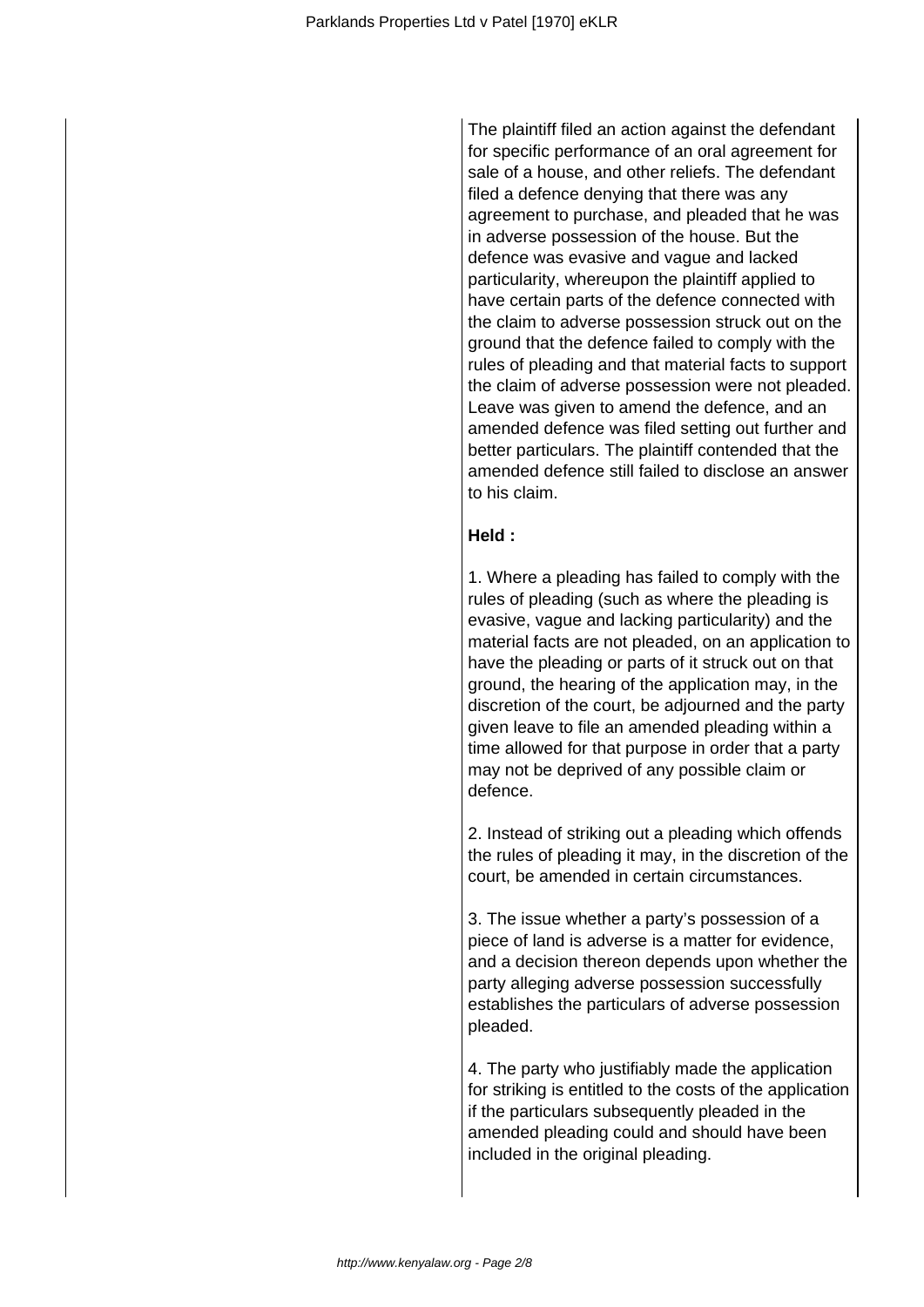|                               | 5. Section 12(2) of the Limitation of Actions Act<br>makes provision for the accrual of the right of<br>action in the case of an expired tenancy at will,<br>and it is unrelated to Section 106 of the Transfer of<br>Property Act, 1882 which deals with the duration<br>and termination of periodical leases from year to<br>year or month to month in the absence of a<br>contract, local law or usage to the contrary. The<br>two provisions in the respective Acts are designed<br>to serve separate purposes under Section 106 of<br>the 1882 Act a tenancy is brought or sought to be<br>brought to an end by an act of the landlord or<br>tenant, but under Section 12(2) of the statute of<br>limitations the tenancy is determined by operation<br>of law in a certain event which the parties cannot<br>prevent upon the event taking place. |
|-------------------------------|---------------------------------------------------------------------------------------------------------------------------------------------------------------------------------------------------------------------------------------------------------------------------------------------------------------------------------------------------------------------------------------------------------------------------------------------------------------------------------------------------------------------------------------------------------------------------------------------------------------------------------------------------------------------------------------------------------------------------------------------------------------------------------------------------------------------------------------------------------|
|                               | 6. That the amended defence, on the face of it,<br>provided an answer to the plaintiff's claim, and<br>that the defence of adverse possession was a<br>matter for evidence, and the application to strike<br>out the amended defence was rejected, but the<br>costs of the application was granted to the<br>applicant in any event.                                                                                                                                                                                                                                                                                                                                                                                                                                                                                                                    |
|                               | The application was dismissed.                                                                                                                                                                                                                                                                                                                                                                                                                                                                                                                                                                                                                                                                                                                                                                                                                          |
|                               | <b>Cases</b>                                                                                                                                                                                                                                                                                                                                                                                                                                                                                                                                                                                                                                                                                                                                                                                                                                            |
|                               | No case referred to.                                                                                                                                                                                                                                                                                                                                                                                                                                                                                                                                                                                                                                                                                                                                                                                                                                    |
|                               | <b>Statutes</b>                                                                                                                                                                                                                                                                                                                                                                                                                                                                                                                                                                                                                                                                                                                                                                                                                                         |
|                               | 1. The Limitation of Actions Act (Cap 22) Sections<br>$12(2)$ , $13(1)$ & 7                                                                                                                                                                                                                                                                                                                                                                                                                                                                                                                                                                                                                                                                                                                                                                             |
|                               | 2. The Transfer of Property Act, 1882, of India<br>(Group 8, Orders in Council and Applied Acts)<br>Section 106                                                                                                                                                                                                                                                                                                                                                                                                                                                                                                                                                                                                                                                                                                                                         |
| <b>Court Division:</b>        | Civil                                                                                                                                                                                                                                                                                                                                                                                                                                                                                                                                                                                                                                                                                                                                                                                                                                                   |
| <b>History Magistrates:</b>   |                                                                                                                                                                                                                                                                                                                                                                                                                                                                                                                                                                                                                                                                                                                                                                                                                                                         |
| County:                       | Nairobi                                                                                                                                                                                                                                                                                                                                                                                                                                                                                                                                                                                                                                                                                                                                                                                                                                                 |
| Docket Number:                |                                                                                                                                                                                                                                                                                                                                                                                                                                                                                                                                                                                                                                                                                                                                                                                                                                                         |
| <b>History Docket Number:</b> |                                                                                                                                                                                                                                                                                                                                                                                                                                                                                                                                                                                                                                                                                                                                                                                                                                                         |
| Case Outcome:                 | Application Dismissed.                                                                                                                                                                                                                                                                                                                                                                                                                                                                                                                                                                                                                                                                                                                                                                                                                                  |
| <b>History County:</b>        |                                                                                                                                                                                                                                                                                                                                                                                                                                                                                                                                                                                                                                                                                                                                                                                                                                                         |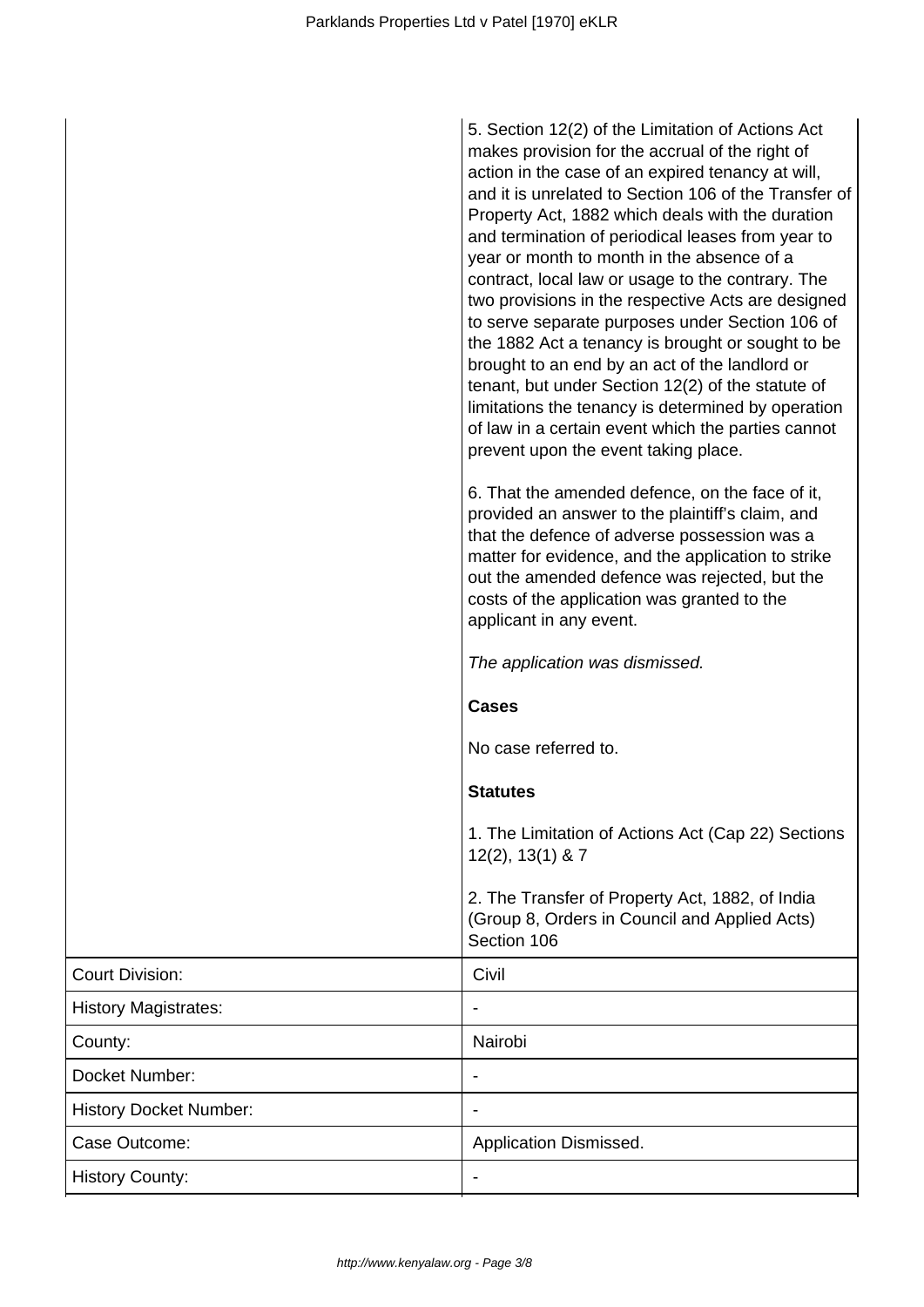| Representation By Advocates: |   |
|------------------------------|---|
| l Advocates For:             |   |
| Advocates Against:           | - |
| Sum Awarded:                 |   |
|                              |   |

 The information contained in the above segment is not part of the judicial opinion delivered by the Court. The metadata has been prepared by Kenya Law as a guide in understanding the subject of the judicial opinion. Kenya Law makes no warranties as to the comprehensiveness or accuracy of the information.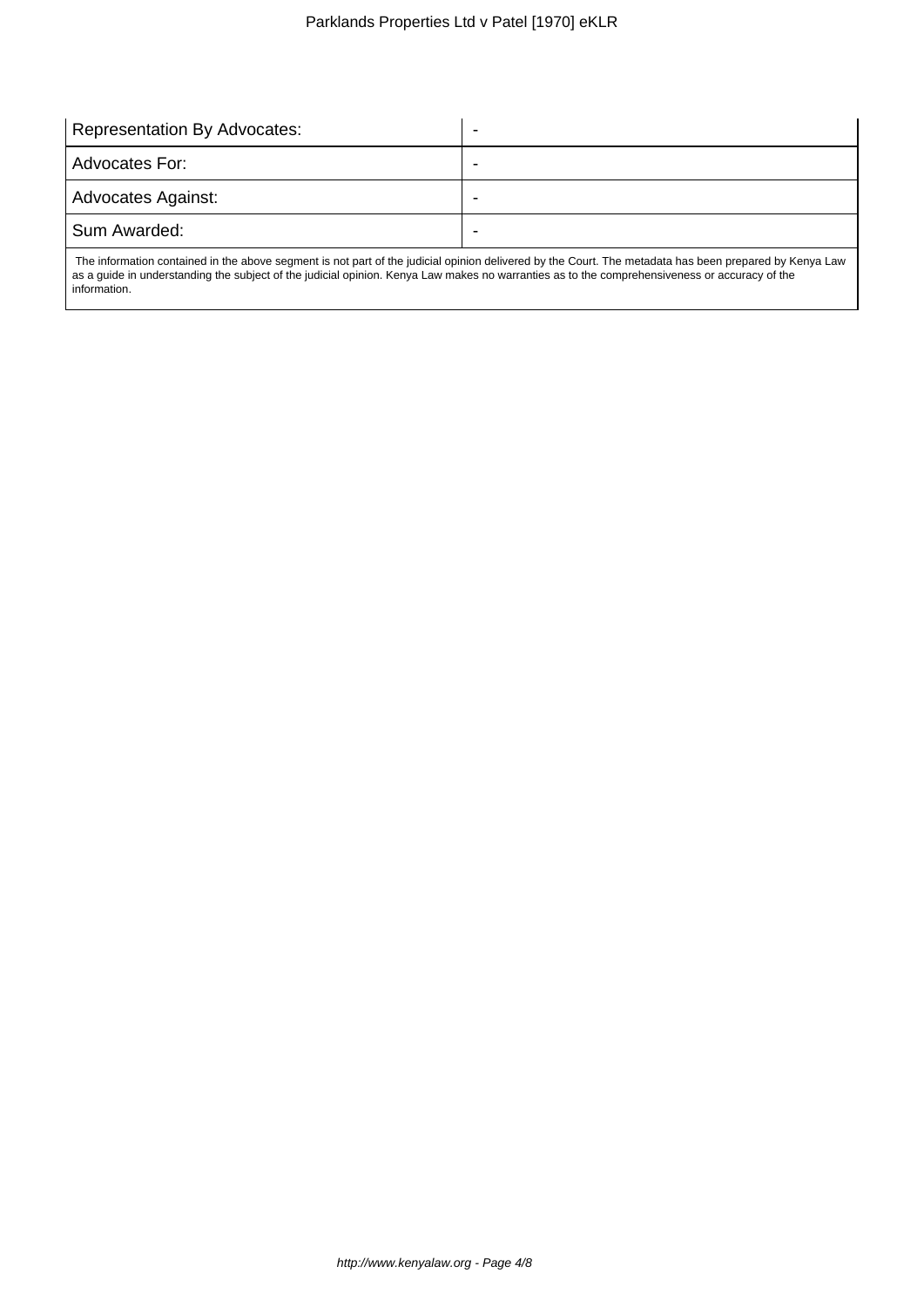## **REPUBLIC OF KENYA**

## **IN THE HIGH COURT OF KENYA AT NAIROBI**

## **CIVIL CASE NO. 2 OF 1970**

**PARKLANDS PROPERTIES LIMITED............................................................................PLAINTIFF**

### **VERSUS**

**PATEL.......................................................................................................................................................D**

# **EFENDANT**

## **RULING**

The averments in the plaint state that on September 1, 1957, the plaintiff verbally agreed to sell, and the defendant to buy, a house and plot on which it stood (to be sub-divided) at the purchase price, and upon the further terms, set out in paragraph one; that the defendant went into possession in pursuance of the said agreement on September 1, 1957, and receipt of rents and profits of the said house and has so remained in possession ever since; also that the defendant from time to time made part payments by way of deposit against the purchase price, other dues and interest, the last of such payments being on January 29, 1959.

The plaint continues that on March 31, 1961, the defendant as purchaser signed a letter addressed to the plaintiff as vendor authorizing and requesting the plaintiff to carry out the work therein described to the suit plot which he thereby acknowledged as having purchased from the plaintiff; that the defendant further agreed to pay to the plaintiff the full cost of such work the same to be added to the balance of the purchase price of the plot to be paid upon grant of the title to it to the defendant.

The plaint also claims that a revised agreement concerning the aforesaid transaction was made in writing between the parties on August 12, 1966, relating to the value of the property and other dues which the defendant would pay the plaintiff.

Another averment in the plaint states that on July 21, 1969, the plaintiff's advocates offered the deed plans of the suit plot to the defendant requiring him to draw and proffer an assignment thereof for execution by the plaintiff, and that the defendant has refused to complete the sale as against the plaintiff who is and has always been ready and willing to perform its part of the bargain; that a notice sent on November 14, 1969, requiring the defendant to complete the contract also failed to produce any result, as also the threat by another notice dated December 17, 1969, that the plaintiff regarded the contract sued upon as having been broken by the defendant, and that the plaintiff would take such steps as it may be advised in the matter.

The plaintiff claims it is entitled to specific performance, and/or rescission, and/or possession of the house, and in either event damages for delay and/or loss of rent and/or loss of bargain; in the alternative to possession of the house and mesne profits and/ or an account of rents and profits. The prayers are framed accordingly.

The defendant filed a written statement of defence denying, save as expressly admitted therein, all allegations in the plaint. He also pleaded the defence of adverse possession in paragraphs 2 and 6 as follows: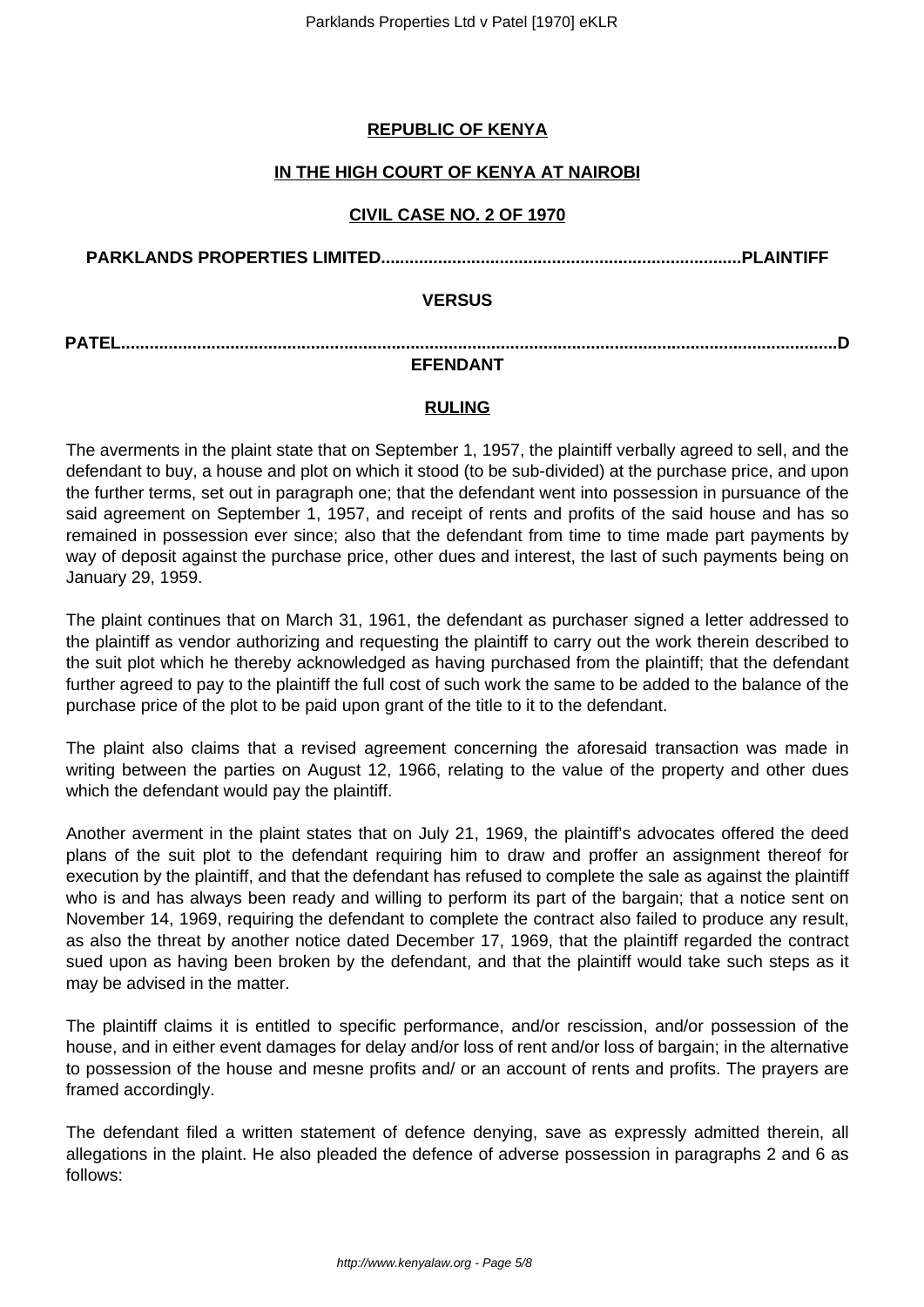"2. With regard to paragraphs 1 and 2 of the said plaint, the other contents whereof in the way of allegations as above are denied, the defendant admits that on the 25th day of August, 1957 he took and is since then continuously until the date of this defence, holding adverse possession of the house in which the defendant has been residing as stated in the plaint, together with the land within its curtilage bounded on one side by Pandya Road and on the other two sides by Salisbury Lane and Radhaswami Road in Nairobi in the Republic of Kenya - such holding being adverse to the plaintiff company."

6. The defendant also categorically denies the allegations contained in paragraphs 11, 12, 13 and 14 of the plaint, or in any of them, and adds that his possession referred to in the said para 14 of the plaint, is adverse as stated in paragraph 2 above."

.... .... ....

The plaintiff has moved the court for an order striking out the words in paragraph 2 of the defence beginning with the words "the defendant admits" down to the end of the said paragraph, and in paragraph 6 beginning with the words "and adds that" down to the end of the paragraph on the grounds that the defence fails to comply with the rules of pleading, discloses no reasonable answer and is embarrassing; that it fails to set out material facts, namely, the plaintiff's title was ever expressly repudiated by the defendant, and if so the date and mode of such repudiation, knowledge of the assertion of the adverse claim on the part of the plaintiff, the date and mode in which such claim was brought to the knowledge of the plaintiff, the possession when originally taken being with the leave and licence of the plaintiff (whether as a bare licensee or as a tenant at will), showing that on any specific date on or after August 25, 1957, the possession became "adverse" as distinct from "permissive" or from such date, if any, the possession was continuous and without interruption, the length of such possession, or from when to when it was, or was not consensual in the capacity of a tenant at will or bare licensee.

In order that the defendant may not be deprived of any possible defence, the hearing of the plaintiff's application was adjourned, the defendant being given leave to file an amended defence.

The defendant has filed an amended defence. Paragraph two has been enlarged by the insertion of "Further and Better Particulars" to the effect inter alia that on the August 25, 1957, the plaintiff representing to be the owner through its director one TM Patel, granted to the defendant a month to month tenancy at a rent of Kshs 500 pm payable in advance, of the house on plot No 19 and its outhouses on plot No 20, and of the land of these two plots, which were approved subdivisions of a larger plot; that the defendant relying on such representations became a tenant of the plaintiff and entered into possession of the said two plots and paid the first month's rent of Kshs 500 in cash which later, on the instructions of the said TM Patel, he paid it into the plaintiff's banking account to the knowledge of the plaintiff and the said TM Patel; that the defendant did not pay any further rent thereafter for more than twelve years preceding the date of the filing of the suit.

In regard to the letter dated the March 31, 1961, the defendant has also amended paragraph 3 of the defence by the addition of the following words:

"because of a misrepresentation made by the said TM Patel, then orally to the defendant, at Nairobi, to the effect that the aforesaid sub-divided plots 19 and 20 had been re-numbered 31, by relying on which misrepresentation, defendant made the signature."

The plaintiff's learned counsel has submitted that the application to strike out should be allowed as the defence as amended still provides no answer to the plaintiff's claim.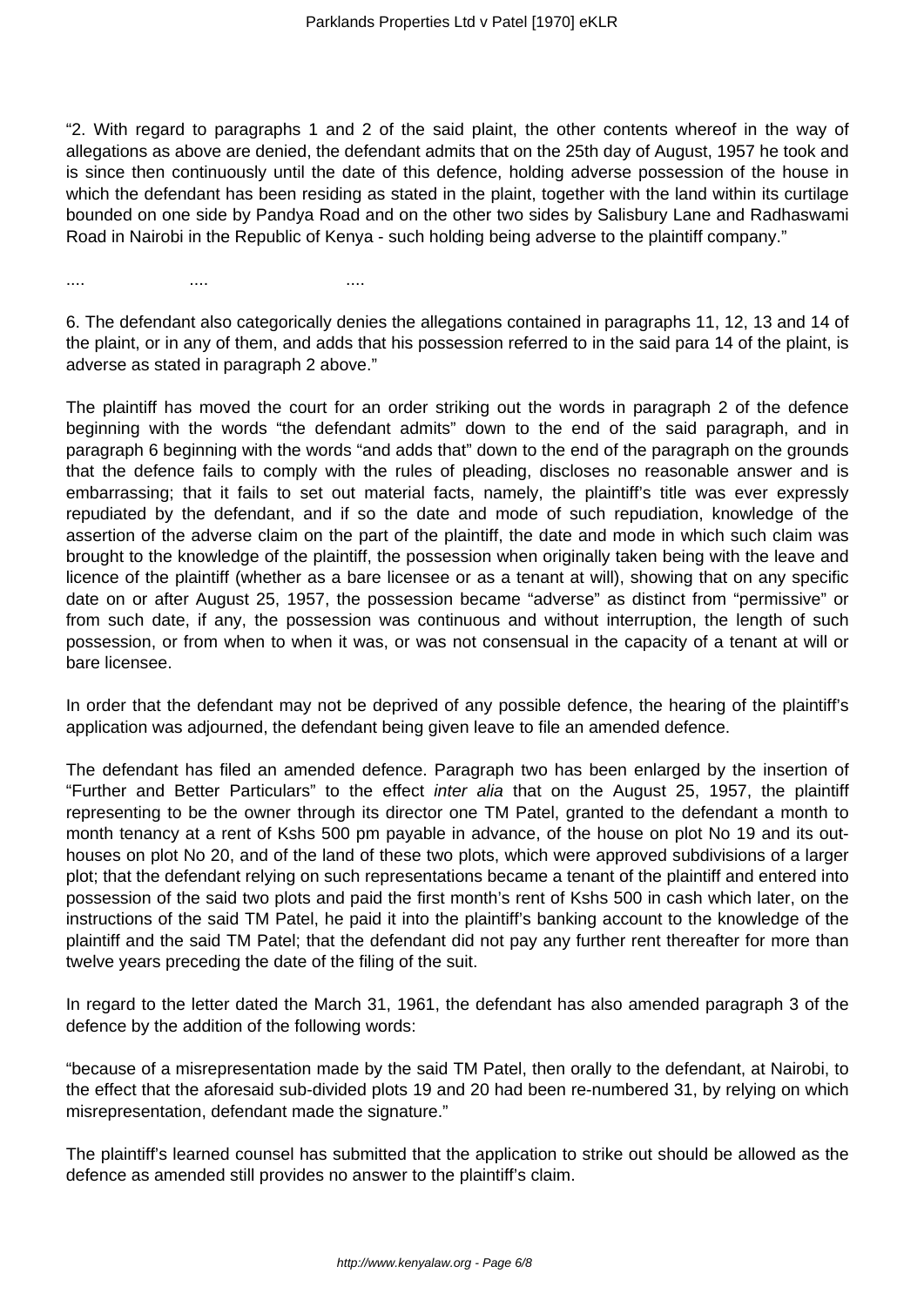Now the rule is that the court will not strike out a defence which on the face of it appears to provide, as in this case, an answer to the plaintiff's claim, and, when the merit of the defence, in this instance the defence of adverse possession, is a matter of evidence. In addition, the argument on behalf of the plaintiff that adverse possession does not commence because a right of action does not accrue unless, in this case, the tenancy is first determined in accordance with the provisions of Section 106 of the Transfer of Property Act, is in my opinion defeated by the Limitation of Actions Act, (Cap 22) which reads as follows:

12.(2) A tenancy from year to year or other period, without a lease in writing, is taken to be determined at the end of the first year or other period, and accordingly the right of action of the person entitled to the land subject to the tenancy accrues at the date of such determination:

Provided that, where any rent has subsequently been received in respect of the tenancy, the right of action accrues on the date of the last receipt of rent.

It seems to me this particular provision is unrelated to Section 106 of the Transfer of Property Act because, it also seems to me, these two provisions are designed to serve separate purposes. Under Section 106 a tenancy is brought or is sought to be brought to an end by an act of the landlord or tenant: under sub-section (2), Section 12, the tenancy is determined by operation of law in a certain event which the parties cannot prevent upon the event taking place.

Section 13.(1) of the same Act reads as follows: 13.(1) A right of action to recover land does not accrue unless the land is in the possession of some person in whose favour the period of limitation can run (which possession is in this Act referred to as adverse possession), and, where under Sections 9, 10, 11 and 12 of this Act a right of action to recover land accrues on a certain date and no person is in adverse possession on that date, a right of action does not accrue unless and until some person takes adverse possession of the land.

The plaintiff's learned counsel conceded that in this case the land is in the physical possession of the defendant, and that he is a person in the terms of Section 13 in whose favour, the period of limitation could run. The remaining issue requiring a decision therefore is whether the defendant's possession is adverse which I have already stated is a matter for evidence. If the defendant could successfully establish the particulars pleaded by him, the plaintiff's action must fail by virtue of the provisions of Section 7, for at the expiration of the therein prescribed period of limitation the plaintiff's title to the land could be extinguished.

For these reasons I think it would be wrong to accede to the plaintiff's application. I dismiss it.

As regards the costs of the application the original defence was an open invitation for a striking out application. It was filed by an advocate of considerable experience on behalf of the defendant. I think it was deliberately drawn in a non-committal fashion to leave the field free for maneuvering. It was wrong tactics. The further and better particulars now pleaded could easily and should have been included in the defence originally. The plaintiff was justified in making the application; therefore, the costs of the application shall be to the plaintiff in any event, to be paid within twenty one days of taxation.

### **Dated and Delivered at Nairobi this 10th day of August 1970**

### **C.B.MADAN**

**JUDGE**